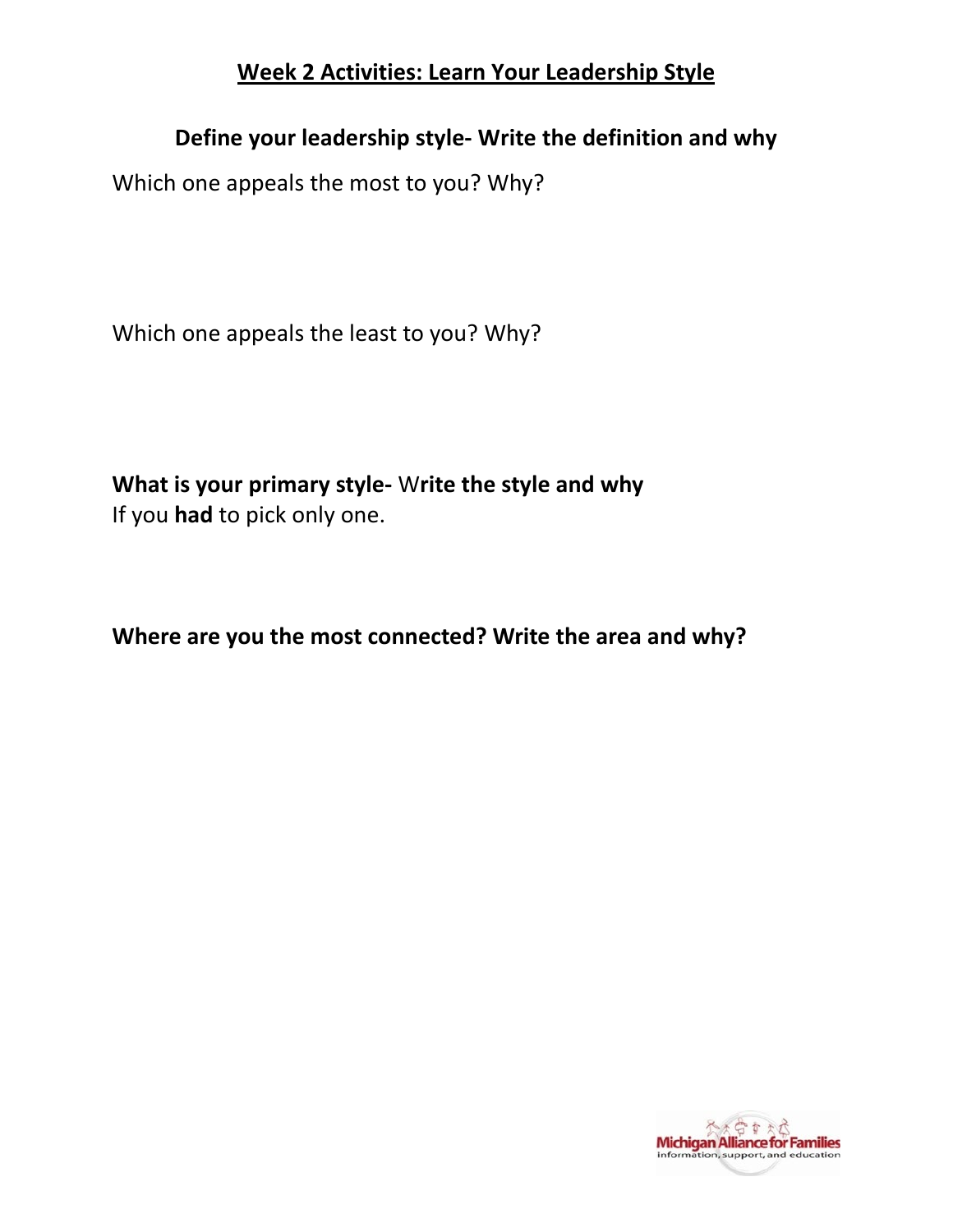## **Week 2 Activities: Learn Your Leadership Style**

## **Leadership Roles**

6.

Write down 1 sentence answer for each question.  $1.$ 

 $2.$  $3.$ 4. 5.

# Which quote speaks to you? Write it down